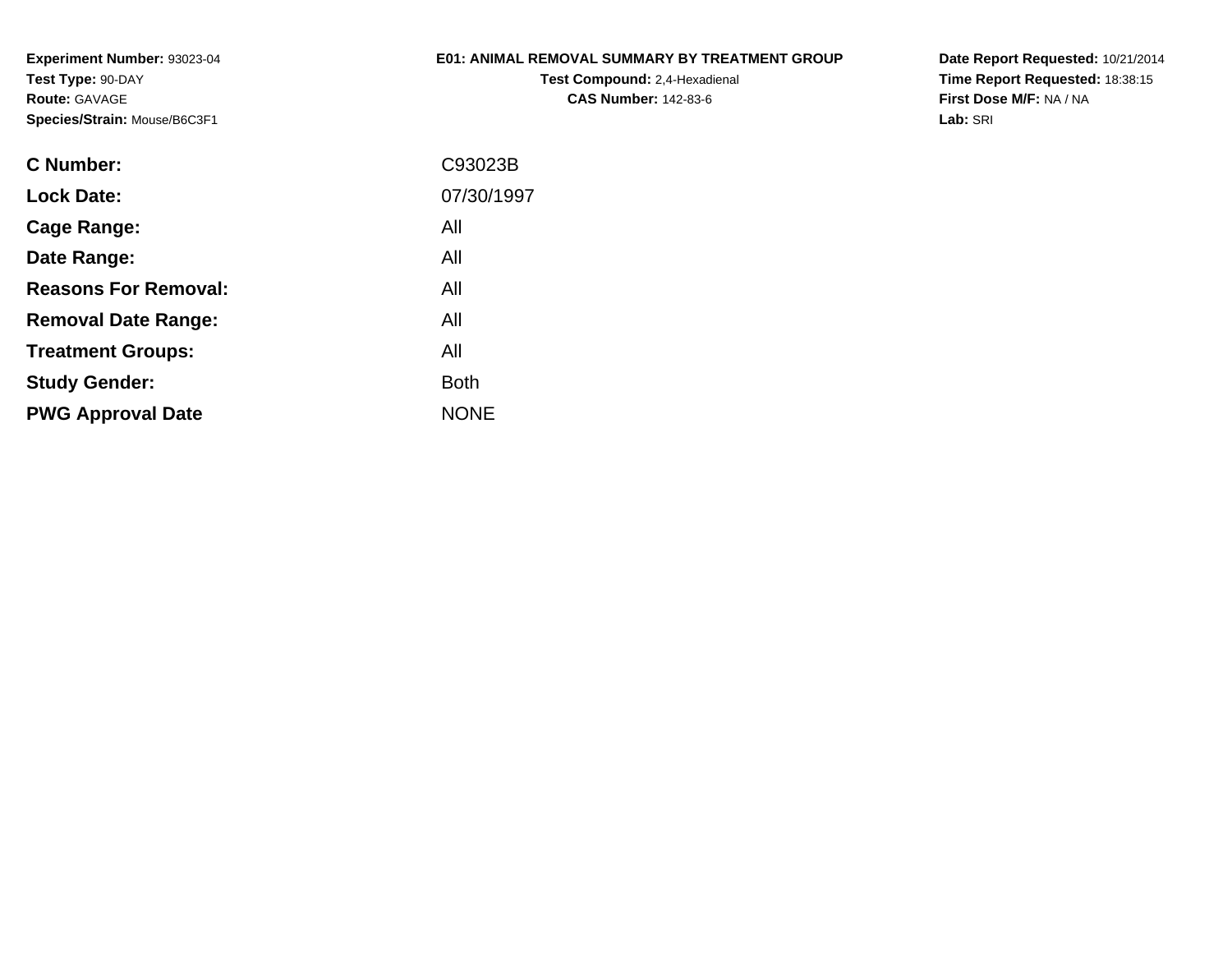#### **E01: ANIMAL REMOVAL SUMMARY BY TREATMENT GROUP**

**Test Compound:** 2,4-Hexadienal **CAS Number:** 142-83-6

**Date Report Requested:** 10/21/2014 **Time Report Requested:** 18:38:15**First Dose M/F:** NA / NA**Lab:** SRI

#### **MALE**

| <b>TREATMENT</b> |              | <b>Dosing</b><br>Accident | <b>Terminal</b><br><b>Sacrifice</b> |
|------------------|--------------|---------------------------|-------------------------------------|
| $\mathbf 0$      | MG/KG/DY     | ົ                         | 8                                   |
| 7.5              | MG/KG/DY     | 0                         | 10                                  |
| 15               | MG/KG/DY     | 0                         | 10                                  |
| 30               | MG/KG/DY     | 0                         | 10                                  |
| 60               | MG/KG/DY     |                           | 9                                   |
| 120              | MG/KG/DY     | 0                         | 10                                  |
|                  | <b>TOTAL</b> | $\mathbf{\Omega}$<br>◡    | 57                                  |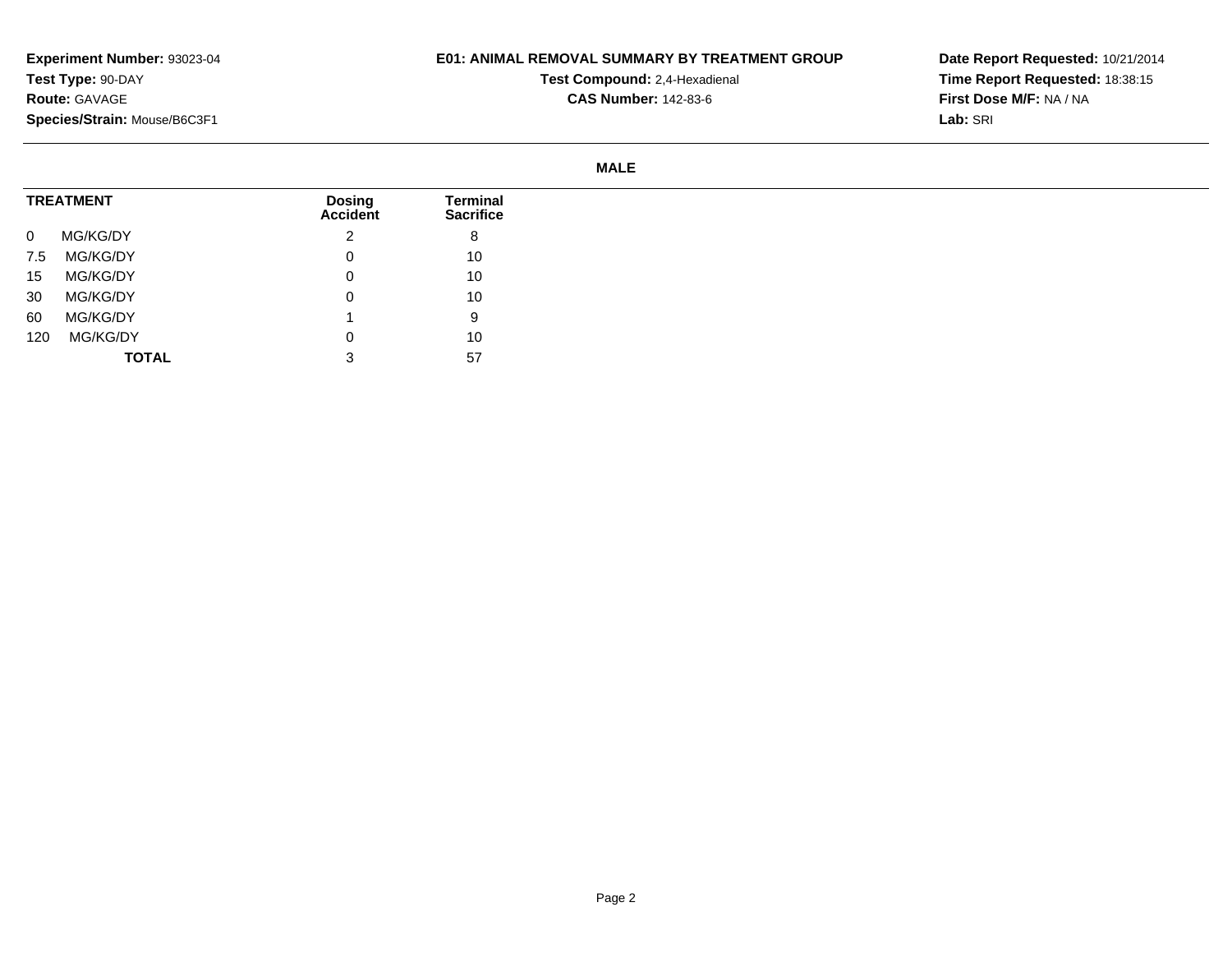# **E01: ANIMAL REMOVAL SUMMARY BY TREATMENT GROUP**

**Test Compound:** 2,4-Hexadienal **CAS Number:** 142-83-6

\*\*\*END OF MALE DATA\*\*\*

**Date Report Requested:** 10/21/2014**Time Report Requested:** 18:38:15**First Dose M/F:** NA / NA**Lab:** SRI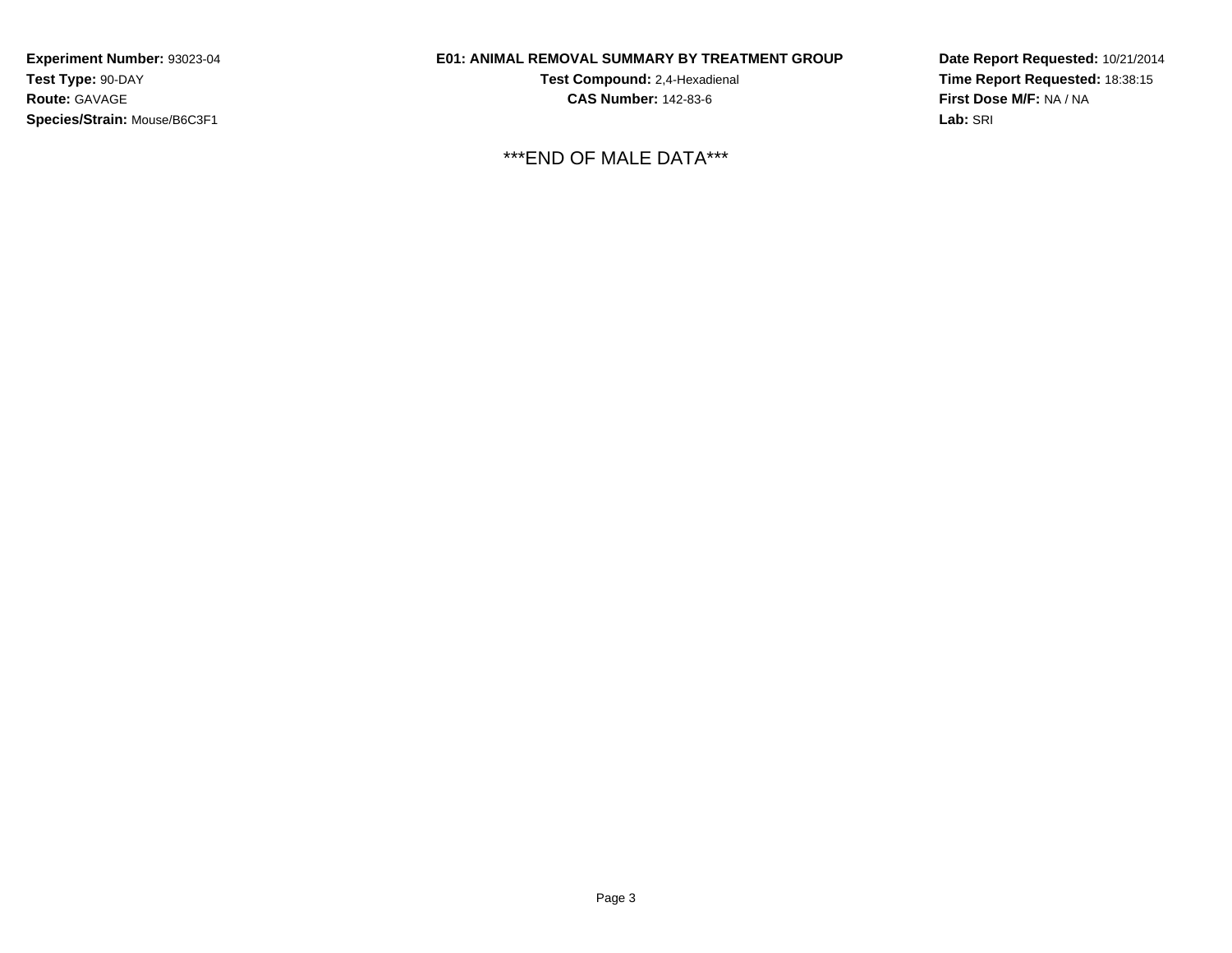# **E01: ANIMAL REMOVAL SUMMARY BY TREATMENT GROUP**

**Test Compound:** 2,4-Hexadienal **CAS Number:** 142-83-6

**Date Report Requested:** 10/21/2014 **Time Report Requested:** 18:38:15**First Dose M/F:** NA / NA**Lab:** SRI

#### **FEMALE**

| <b>TREATMENT</b> |              | <b>Dosing</b><br>Accident | Terminal<br><b>Sacrifice</b> |
|------------------|--------------|---------------------------|------------------------------|
| $\mathbf{0}$     | MG/KG/DY     | v                         | 10                           |
| 7.5              | MG/KG/DY     | u                         | 10                           |
| 15               | MG/KG/DY     | 0                         | 10                           |
| 30               | MG/KG/DY     | 0                         | 10                           |
| 60               | MG/KG/DY     | 0                         | 10                           |
| 120              | MG/KG/DY     | u                         | 10                           |
|                  | <b>TOTAL</b> | v                         | 60                           |